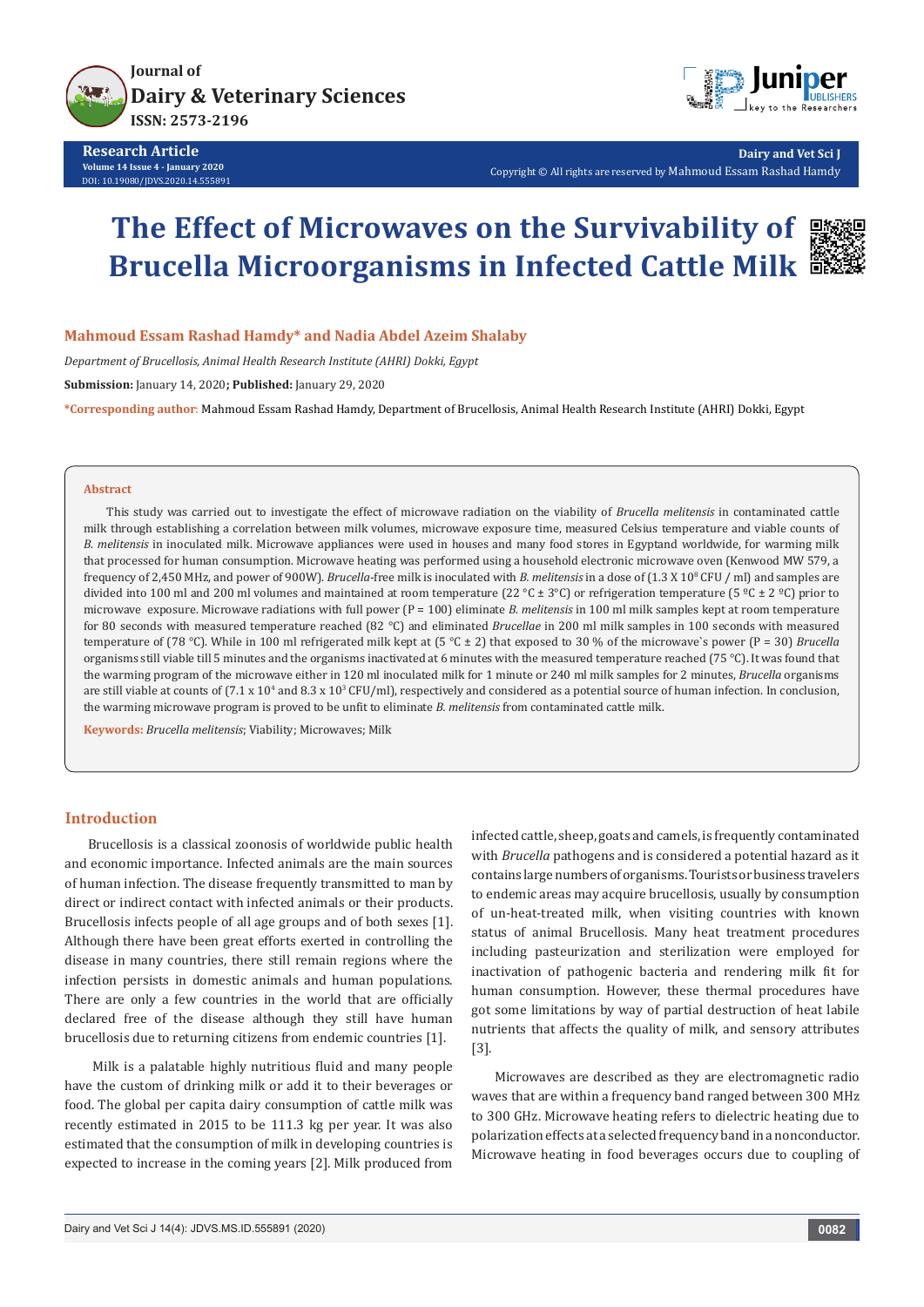electrical energy from an electromagnetic field in a microwave cavity with the food and its subsequent dissipation within food product. This results in a sharp increase in temperature within the product. Microwave heating of milk has advantages over other conventional heat treatments due to its rapid increase in temperature, short time duration and it overcome the limitation imposed by the slow thermal diffusion process of conventional heating [4].

The application of microwave heating to pasteurize milk has been well studied and has been a commercial practice for quite a long time. The success of microwave heating of milk is based on established conditions that provide the desired degree of safety with minimum product quality degradation. Since the first reported study on the use of a microwave system for pasteurization of milk [5], several studies on microwave heating of milk have been carried out. The majority of these microwave-based studies have been used to investigate the possibility of shelf-life enhancement of pasteurized milk, application of microwave energy to inactivate milk pathogens, assess the influence on the milk nutrients or the non-uniform temperature distribution during the microwave treatment [6]. The application of microwave energy in bovine milk proved to inactivate Streptococcus faecalis, Yersinia enterocolitica, Campylobacter jejuni, and Listeria monocytogenes [7]. Up to the available literature, the effect of microwaves on the viability of *Brucella* microorganisms in milk was not yet studied. The aim of this study is to investigate the effect of the microwave radiation on the viability of *Brucella melitensis* in cow milk through establishing a correlation between milk volumes, exposure time and viable count of *Brucella* in milk, in a trial to check the efficiency of microwave to render *Brucella* infected milk safe for human consumption.

#### **Material and Methods**

# **Preparation of Brucella strain**

*Brucella melitensis* was selected to run the current experiment on the basis that this strain is the common *Brucella* strain isolated from animals and man in Egypt and most Mediterranean countries [8]. The local strain was isolated from stomach contents of aborted ewe foetus. The organism was subjected to culture identification methods using; monospecific serum (A & M), lysis by Tiblizi and IZ *Brucella* phages and growth on thionin and basic fuchsine dyes. All biotyping methods were done parallel with and in comparison, with *Brucella melitensis* reference strain (Ether strain) obtained from NVSL, DBL, USDA. The pure *Brucella* strain was incubated at 37 oC for 72 h in tryptose soy agar (TSA) medium (Oxide). The experiment was performed in various times, fixed initial bacterial concentration and different Watts power (300 w and full power 900 w) to determine the effect of microwave radiation on viable *Brucella* organisms using viable colony counting methods.

#### **Inoculation of Milk**

Cow milk was aseptically obtained from *Brucella* free dairy herd, cooled at 4 °C and sent to the lab as soon as possible. Milk was inoculated with fresh *Brucella* culture using a loopful of culture suspended in 9 ml of 0.85% (w/v) sterile saline solution and final density was adjusted to MacFarland 0.5. The final concentrations of the organisms were estimated through viable bacterial count of the inoculated milk.

#### **Microwave Heating**

Microwave heating was performed using household electronic microwave oven (Kenwood MW 579, a frequency of 2,450 MHz, and power of 900W). Inoculated milk divided into 100 ml and 200 ml volumes and maintained at room temperature (22 C  $\pm$ 3C). Microwave was used at high power for heating the inoculated milk. To study the effect of warming temperature on the viability of *Brucella* in milk, a warming program were applied, using another volumes of 120 ml and 240 ml of inoculated milk were microwaved for 60 sec and 120 sec, respectively; according to the warming program listed in the instruction manual of the manufacture company. Just after microwave radiation, the temperature of the inoculated milk was taken using certified calibrated thermometer (ISO 9001). Inoculated milk was kept on bench till reach room temperature (22  $°C \pm 4°C$ ). One hundred microliter of each treated milk were cultured on 3 plates of *Brucella* agar media. The experiment was carried out in triplicate and the mean of the standard error was calculated.

#### **Determination of viable count**

The milk subjected to the analysis was obtained from *Brucella*free cattle farm. The whole amount of milk was inoculated with *Brucella* culture with the final bacterial dilution done by viable count is 1.3 X 10<sup>8</sup> CFU/ml milk [9]. Inoculated milk was divided into 100 ml, 200, ml, 120 ml and 240 ml, whereas, these aliquots were kept at room temperature 22  $^{\circ}$ C ± 2  $^{\circ}$ C. Milk samples were put in the middle of the microwave instrument in unclosed vessels and exposed to the full power of the microwave (100: P) for the following periods of time:

a) t0 – milk samples not treated with microwaves, t10 – milk samples treated for 10 seconds,

b) t20 – milk samples treated for 20 seconds, t30 – milk samples treated for 30 seconds,

c) t40 – milk samples treated for 40 seconds, t50 – milk samples treated for 50 seconds,

d) t60 – milk samples treated for 60 seconds, t70 – milk samples treated for 70 seconds,

e) t80 – milk samples treated for 80 seconds, t90 – milk samples treated for 90 seconds,

f) t100 – milk samples treated for 100 seconds, t110 – milk samples treated for 110 seconds, and t120 – milk samples treated for 120 seconds with microwave radiations.

To cover the effect of environmental conditions for keeping milk in the routine daily life, and to investigate the role of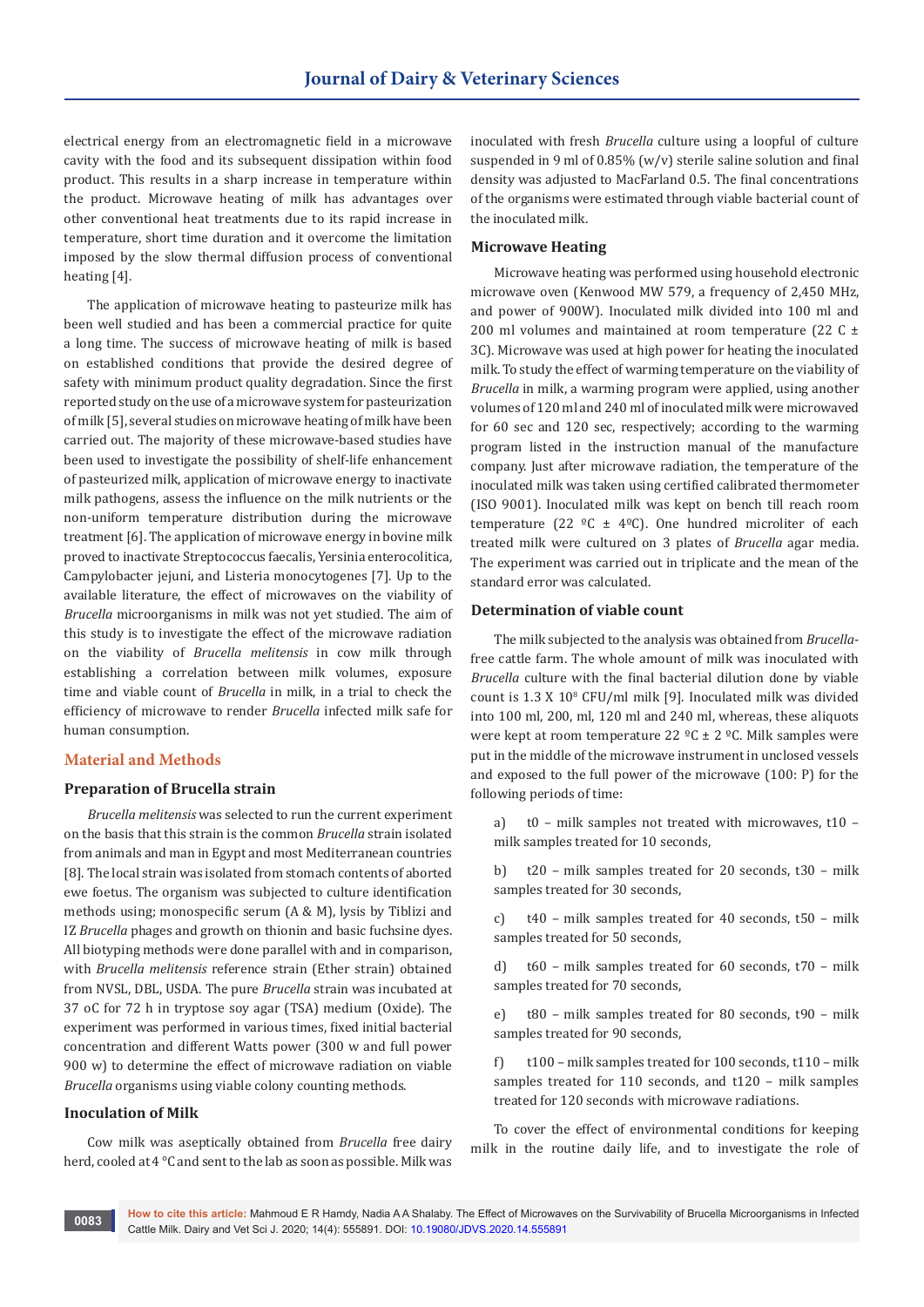microwave effect on *Brucella* organisms in milk regardless of the effect of generated heat, another 100 ml of milk samples kept in refrigerator at 5  $^{\circ}$ C ± 2  $^{\circ}$ C were exposed directly to microwave radiations. These refrigerated milk samples were exposed to 30 % of the microwave full power (P: 30) and for longer periods of time, namely, 0-minute, 1 min, 2 min, 3 min, 4 min, 5 min, 6 min, 7 min, and 8 minutes, respectively.

### **Statistical Analysis**

Average results of the culture bacterial count (CFU) and  $Log<sub>10</sub>$  of the bacterial count were calculated using Microsoft Excel (2013). While significance of the obtained results was processed using simple one-way ANOVA. All analyses were done using SPSS 20.

#### **Discussion**

In Egypt, brucellosis is still an important public health hazard due to the consumption of unheat-treated milk or dairy products produced from unpasteurized milk that could be harboring viable *Brucella* organisms. Although, there are many methods to eliminate *Brucella*e in infected milk based mostly on heat treatment, namely; pasteurization, ultra-heat treatment, and boiling, nevertheless; all these methods are of high cost and time consuming, besides; the

thermal impact on damaging milk constituents. Lowering the pH of the milk to an acidic level is also used to preserve milk. However, it was found that B. abortus at a concentration of  $10^{\circ}$  CFU/ml resists acidity of refrigerated milk at a pH of 4.0 and survive for up to 10 days of storage at 4°C [10].

Microwaves radiations are electromagnetic, non-ionizing waves with frequencies between 0.3 and 300 GHz [11]. Microwave radiation is applied on different food products through different studies to inhibit some pathogenic bacteria including, E. coli, B. subtilis [12], salmonella [13], milk flora [14], inactivate Streptococcus faecalis, Yersinia enterocolitica, Campylobacter jejuni, and Listeria monocytogenes [7]. It is evident, from the obtained data that the increase in the exposure time of inoculated milk samples to microwave radiations is directly proportional with a measured temperature (Tables 1& 2) and (Figures 1 & 2). The same observation can be applied on exposed milk to microwave radiations regardless of the milk volume (either 100 ml or 200 ml) or to initial milk temperature (milk kept in room temperature or refrigeration environment). It is also clear that the measured temperature of low milk volume (100 ml) exposed to microwave radiation is higher than the measured temperature of the (200 ml) volume.





**How to cite this article:** Mahmoud E R Hamdy, Nadia A A Shalaby. The Effect of Microwaves on the Survivability of Brucella Microorganisms in Infected Cattle Milk. Dairy and Vet Sci J. 2020; 14(4): 555891. DOI: [10.19080/JDVS.2020.14.555891](http://dx.doi.org/10.19080/JDVS.2020.14.555891) **<sup>0084</sup>**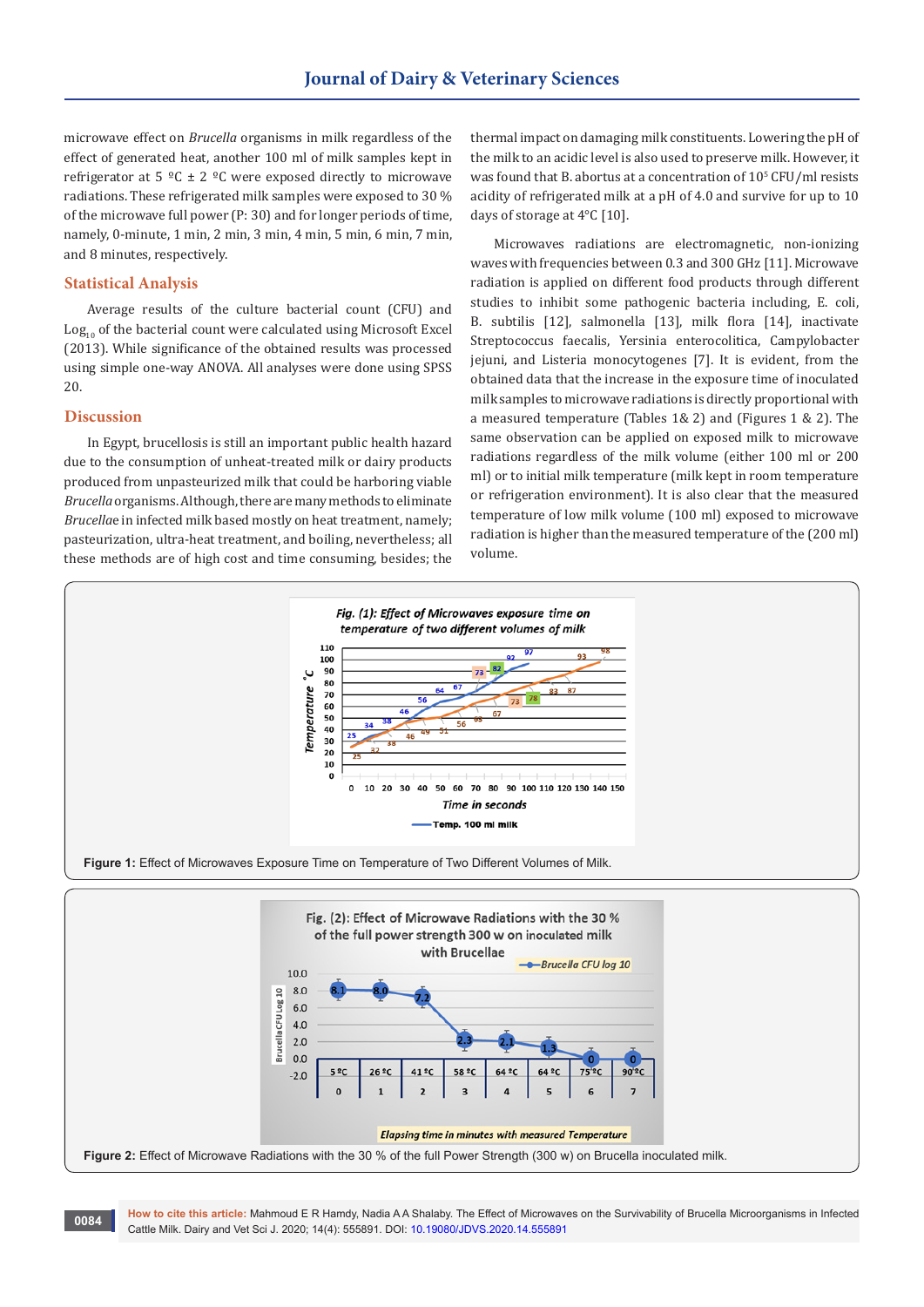# **Journal of Dairy & Veterinary Sciences**

| <b>Serial</b>  | Time (Sec.)      | <b>100 Milk Samples</b> |                     | <b>200 Milk Samples</b> |                     |
|----------------|------------------|-------------------------|---------------------|-------------------------|---------------------|
|                |                  | Tempe.                  | B. CFU/ml in Milk   | Tempe.                  | B. CFU/ml in Milk   |
| $\mathbf{1}$   | $\boldsymbol{0}$ | $25^{\circ}$ C          | $1.3 \times 10^8$   | $25^{\circ}$ C          | $1.3 \times 10^8$   |
| $\overline{2}$ | 10               | $34^{\circ}$ C          | $6.5 \times 10^{7}$ | $32^{\circ}$ C          | $8.6 \times 10^{7}$ |
| 3              | 20               | $38^{\circ}$ C          | $3.3 \times 10^{6}$ | $38^{\circ}$ C          | $5.1 \times 10^{6}$ |
| $\overline{4}$ | 30               | $46^{\circ}$ C          | $2.1 \times 10^{5}$ | $46^{\circ}$ C          | $2.7 \times 10^{5}$ |
| 5              | 40               | $56^{\circ}$ C          | $3.8 \times 10^{4}$ | $49^{\circ}$ C          | $8.7 \times 10^{4}$ |
| 6              | 50               | $64^{\circ}$ C          | $3.9 \times 10^{3}$ | $51^{\circ}$ C          | $1.2 \times 10^{4}$ |
| $\overline{7}$ | 60               | 67 <sup>o</sup> C       | $7.6 \times 10^{2}$ | $56^{\circ}$ C          | $1.1 \times 10^{3}$ |
| 8              | 70               | 73°C                    | $1.3 \times 10^{2}$ | $63^{\circ}$ C          | $4.5 \times 10^{2}$ |
| 9              | 80               | 82°C                    | No growth           | $67^{\circ}$ C          | $1.1 \times 10^{2}$ |
| 10             | 90               | 92 <sup>o</sup> C       | No growth           | 73 <sup>o</sup> C       | $0.8 \times 10^{1}$ |
| 11             | 100              | $97^{\circ}$ C          | No growth           | 78°C                    | No growth           |
| 120 ml*        | 60               | $P = A$                 | Brucella Growth     | 54 <sup>o</sup> C       | $7.1 \times 10^{4}$ |
| 240 ml         | 120              | $P = A$                 | Brucella Growth     | $56^{\circ}$ C          | $8.3 \times 10^{3}$ |

**Table 1:** Effect of Microwaves and Exposure Time on Viability of Brucellae on 100 & 200ml of Brucella inoculated milk kept at room temperature.

**Table 2:**

| $15010 - 11$   |           |                          |                           |  |  |  |
|----------------|-----------|--------------------------|---------------------------|--|--|--|
| Se.            | Time      | Temperature              | <b>CFU</b> of Brucella/ml |  |  |  |
| 1              | 0 Time    | $4-6^{\circ}C$           | $1.3 \times 10^{8}$       |  |  |  |
| $\overline{2}$ | 1 minutes | $26^{\circ}$ C           | $1.1 \times 10^8$         |  |  |  |
| 3              | 2 min.    | $41^{\circ}$ C           | $1.7 \times 10^{7}$       |  |  |  |
| $\overline{4}$ | 3 min     | 58°C                     | $1.8 \times 10^{2}$       |  |  |  |
| 5              | 4 min.    | $64^{\circ}$ C           | $1.2 \times 10^{2}$       |  |  |  |
| 6              | 5 min.    | $64^{\circ}$ C           | $0.3 \times 10^{2}$       |  |  |  |
| 7              | 6 min.    | 75ºC                     | 0 (negative culture)      |  |  |  |
| 8              | 7 min.    | $90^{\circ}$ C           | 0 (negative culture)      |  |  |  |
| 9              | 8 min.    | $\overline{\phantom{a}}$ | 0 (negative culture)      |  |  |  |
| 10             | 9 min.    | $\overline{\phantom{a}}$ | 0 (negative culture)      |  |  |  |

\*Start Temperature 5°C  $\pm$  2°C (Refrigerated Milk) using 30 % of Microwave power (P = 30).

For milk samples kept at room temperature, *Brucella* organisms still survive in 100 ml milk samples exposed to 900 w full power of the microwave ( $P = 100$ ) for up to 70 seconds and the measured temperature at that time was 73 ºC. But no viable *Brucella* organisms could be isolated at 80 sec with measured temperature of 82 ºC. On the other hand, *Brucella*e still present live in 200 ml milk samples for up to 90 seconds and the measured temperature at that time was 73 ºC. But no viable *Brucella* organisms could be isolated at 100 sec with measured temperature of 78  $^{\circ}$ C (Table 1).

While in milk samples kept at refrigeration temperature (5 C ± 2 ºC), milk contaminated with *Brucella melitensis* exposed to 30 % of the full power of the microwave (P = 30), *Brucella*e was found viable for up to 5 minutes (300 sec) with the measured temperature of 64 ºC, but not viable at 6 minutes (360 sec) with a measured temperature of (75 ºC). This observation may be attributed to the fact that the thermal effects of microwave treatment are related

to the heat generated following the absorption of their energy by water, organic molecules or ions [15]. Food heating by microwave is the results of the conversion of microwave energy into heat by the friction of dipole molecules vibrating due to rapid fluctuation in the electromagnetic field [16].

Exposure of milk to microwave radiation directed to a molecular level through the molecular interaction with the electromagnetic field, precisely, through molecular friction resulting from dipole movements of polar solvents and from the conductive migration of dissolved ions. Water in milk is the primary dipolar component responsible for the dielectric heating. In an alternating current electric field, the polarity of the field is varied at the rate of microwave frequency and molecules attempt to align themselves with the changing field. As a result, thermal effect is produced as a result of internal molecular friction. In addition, microwave radiations generate heating through the polarization of ions as a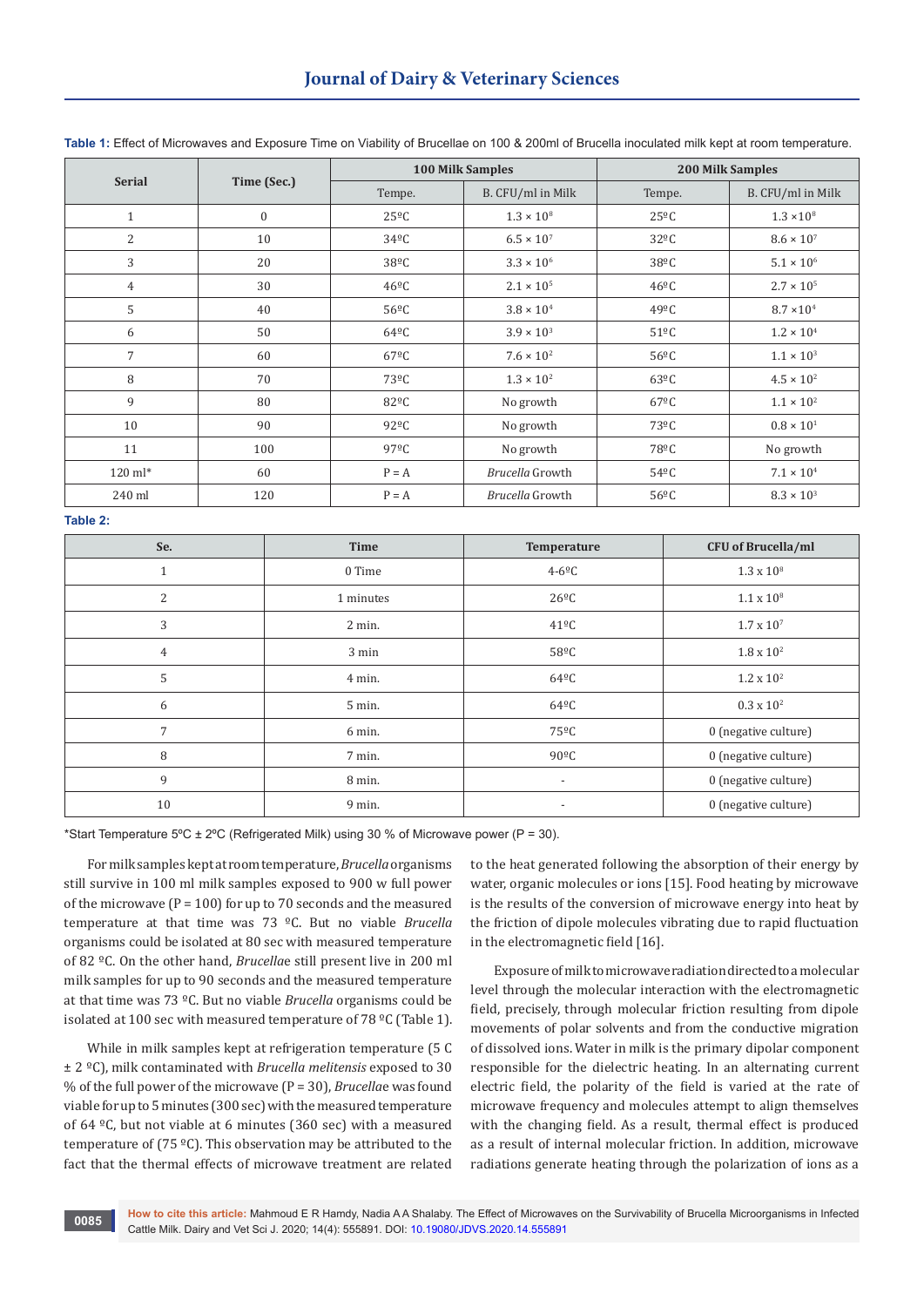result the movement of the ionic molecules [17].

It is noteworthy to mention that the warming beverage microwave program (A – 6) failed to decontaminate *Brucella* organisms in tested milk volumes of (120 ml or 240 ml), regardless to the time of the exposure (1 min or 2 min). From the obtained results, it is evident that milk contaminated with *Brucella*e is unsafe for consumers in warm exposure program of the microwave. In this study, it was found that *Brucella* microorganisms in milk exterminated when exposed to microwave radiations with a measured temperature of 82 ºC of the volume of 100 ml for about 80 seconds and 78 ºC of the 200 ml volume for 100 seconds (Table 1). While it was proved by many authors that *Brucella* organisms when subjected to heat, the organism disintegrated at 63 °C for 30 minutes [9].

Based on this results, it is evident that *Brucella* microorganisms eliminated in milk exposed to microwave radiations not from thermal effect alone, as; the measured temperature for this short time (80 sec and 100 sec in 100 ml and 200 ml of milk) can not alone e responsible for deactivation of *Brucella*e in milk. Our findings substantiate the conclusions of many authors that microwave radiations alone has a decontamination effect on the bacterial organisms regardless of the thermal effect. It was found that microwaves found that microwaves at 835 MHz showed a resonant- like effect on the growth of some yeasts, including Saccharomyces cerevisiae, which was not dependent on the amount of absorbed energy from the microwaves [18]. The growth was interchangeably enhanced or decreased at steps of 10 MHz within the frequency range studied. In another study in which Escherichia coli cultures were exposed to microwaves (18 GHz, absorbed power 1500 kW/m2, electric field 300 V/m) at temperatures below 40°C (to avoid the thermal effects of microwaves), transient morphological changes (dehydrated appearance) and openings of pores in the cell membrane (approximately 20 nm in diameter, enabling passage of dextran molecules) were observed [19].

It seems that this effect is electro kinetic in nature (caused by increased movements of anions and cations), causing localized structural disarrangements of the cell membrane, which results in the emergence of pores. Large membrane pores cause leakage of vital intracellular molecules out of the bacterial cells, which may lead to their death. The effect was reversible because more than 87% of exposed cells remained viable. Regardless to the effect of the microwave radiations on the cell membranes, microwaves generate non-thermal effect that enhances enzymatic reactions in bacterial cells, such as non-aqueous esterification (formation of ester-type of chemical compounds without participation of water), and this effect is substrate concentration-dependent [20, 21].

Up to our knowledge, there is no available literature investigated the effect of microwave radiation on *Brucella* organisms in milk. However, it was found that wild *E. coli* and Bacillus subtilis organisms radiated with microwave at the power of 600 MHz at 70 °C led to inactivation of both organisms and *B. subtilis* did not show any t lysing or destructing cell wall while *E. coli* showed destruction [20]. Exposure of food including milk to microwave radiation is a relatively new procedure in this study we investigated its impact on the viability of viable *Brucella* organisms in milk. In view of this experiment it could be concluded that microwave radiation with full power ( $P = 100$ ) and frequency of 2,450 MHz, and power of 900W, eliminate *Brucella*e (1.3 X 10<sup>8</sup> CFU of / ml) in 100 ml milk kept in room temperature in 80 seconds in 200 ml milk samples in 100 seconds. While in refrigerated milk (5 °C± 2) exposed to 1/3 of the microwave power (P = 30) *Brucella* organism still viable till 5 minutes and the organisms killed at 6 minutes. It is noteworthy to mention that the warming program of beverage in the microwave either in heating 120 ml milk for 1 minute or 240 ml milk samples for 2 minutes, the organism is still viable. Microwave radiations can be a tool for keeping milk safe for consumption but with the exposure time followed in this study and taking into consideration milk kept in room temperature or refrigerating temperature.

#### **References**

- 1. World Health Organization (2006) Brucellosis in humans and animals, Produced by the World Health Organization in collaboration with the FAO, OIE & WHO.
- 2. World Dairy Situation (2016) Bulletin of the International Dairy Federation 485/2016. The world dairy situation 2014-2016.
- 3. Ahmed J, Ramaswamy H (2014) Handbook of food preservation in: Rehman S (ed). Microwave Pasteurization and Sterilization of Foods, 2nd edn. CRC, London. pp. 691-713.
- 4. [Sieber R, Eberhard P, Fuchs D, Gallmann PU, Strahm W \(1996\) Effect of](https://www.ncbi.nlm.nih.gov/pubmed/8655740)  [microwave heating on vitamins A, E, B1, B2 and B6 in milk. J Dairy Res](https://www.ncbi.nlm.nih.gov/pubmed/8655740)  [63\(1\): 169-172.](https://www.ncbi.nlm.nih.gov/pubmed/8655740)
- 5. [Hamid MAK, Boulanger RJ, Tong SC, Gallop RA, Pereira RR \(1969\)](https://www.tandfonline.com/doi/abs/10.1080/00222739.1969.11688733?journalCode=tpee19)  [Microwave pasteurization of raw milk. J. Microwave Power 4\(4\): 272–](https://www.tandfonline.com/doi/abs/10.1080/00222739.1969.11688733?journalCode=tpee19) [275.](https://www.tandfonline.com/doi/abs/10.1080/00222739.1969.11688733?journalCode=tpee19)
- 6. Koutchma T, Le Bail A, Ramaswamy HS (1998) Modeling of process lethality in continuous-flow microwave heating-cooling system, in Proc. Int. Microwave Power Institute, Chicago, p74-77.
- 7. Choi HK, Marth EH, Vasavada PC (1993) Use of microwave energy to inactivate Yersinia enterocolitica and Campylobacter jejuni in milk. Milchwissenschaft 48(3): 134-136.
- 8. Wareth G (2019) Brucellosis in the Mediterranean countries: history, prevalence, distribution, current situation and attempts at surveillance and control. OIE, Technical Series 12.
- 9. Alton GG, Jones LM, Angus RD, Verger JM (1988) Techniques for the brucellosis laboratory. Institute National de la Recherché Agronomique, Paris, France.
- 10. [Estrada AZ, Lydia MG, Mendoza, Miroslava S, López EMS, et al. \(2005\)](https://www.medigraphic.com/pdfs/lamicro/mi-2005/mi05-3_4e.pdf)  Survival of *Brucella* [abortus in milk fermented with a yoghurt starter](https://www.medigraphic.com/pdfs/lamicro/mi-2005/mi05-3_4e.pdf)  [culture. Rev Latinoam Microbiol 47\(3-4\): 88-91.](https://www.medigraphic.com/pdfs/lamicro/mi-2005/mi05-3_4e.pdf)
- 11. [Balbani AP, Montovani JC \(2008\) Mobile phones: influence on auditory](http://www.scielo.br/scielo.php?script=sci_arttext&pid=S0034-72992008000100020&lng=en&nrm=iso&tlng=en)  [and vestibular Systems. Braz J Otorhinolaryngol 74: 125-131.](http://www.scielo.br/scielo.php?script=sci_arttext&pid=S0034-72992008000100020&lng=en&nrm=iso&tlng=en)
- 12. [Janković SM, Milorad ZM, Milan LJN \(2014\) The Effects of Microwave](https://pdfs.semanticscholar.org/5501/3a886a0f0d60f65c8379ee5dc3a1577ac00e.pdf)  [Radiation on Microbial Cultures. Hospital Pharmacology 1\(2\): 102-](https://pdfs.semanticscholar.org/5501/3a886a0f0d60f65c8379ee5dc3a1577ac00e.pdf) [108.](https://pdfs.semanticscholar.org/5501/3a886a0f0d60f65c8379ee5dc3a1577ac00e.pdf)